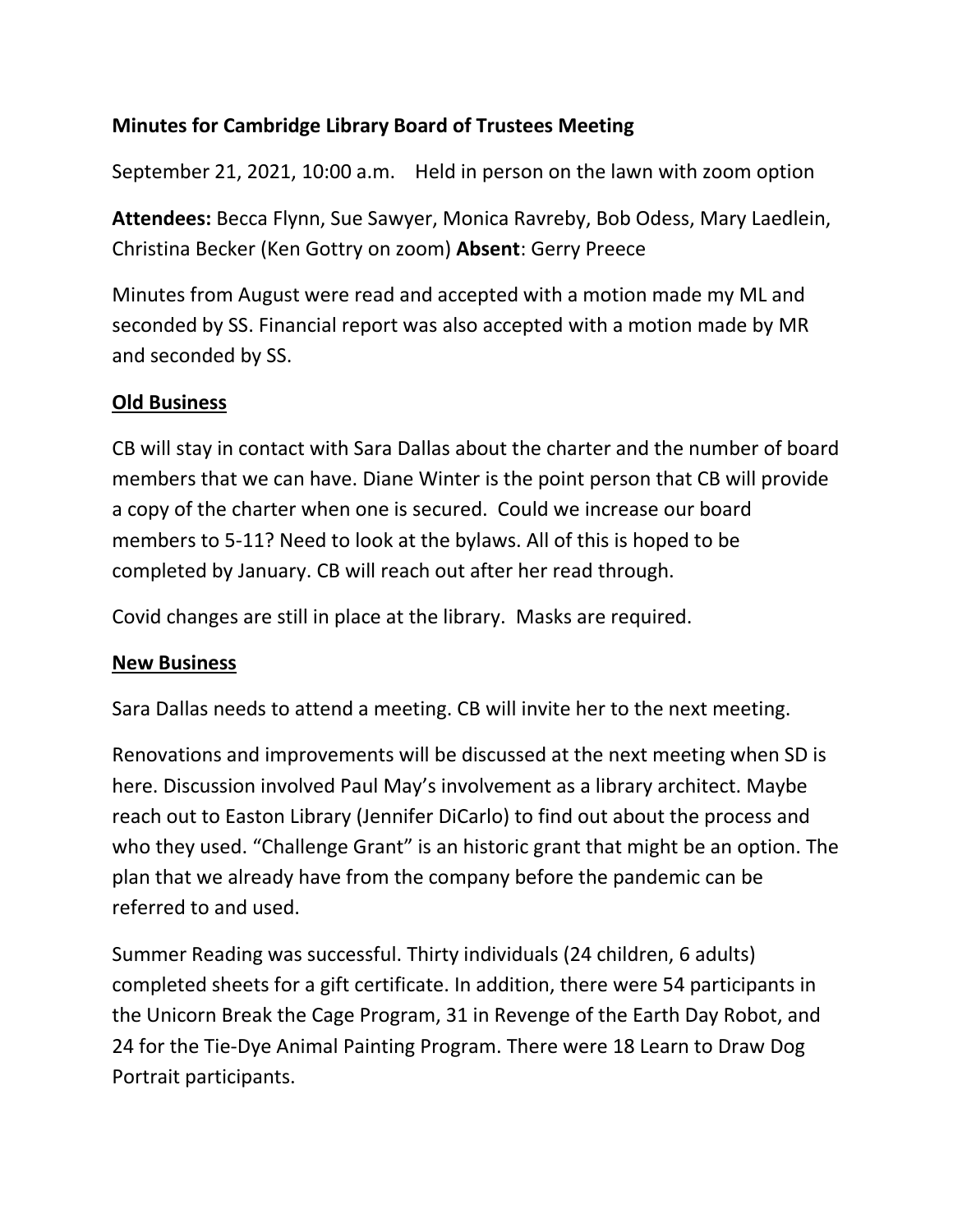Take and Make Kits will be available in October. The Friends have agreed to split support of this program as they did last year, splitting the cost of supplies with the Library Board. A motion was made by ML to accept this and seconded by BO.

Further kits include a fall wreath and a Holiday picture frame.

Book sale room is open and used. Health insurance advise is 1:1, and is open. Spanish conversation group meets at night with BO and might be open for a small group. A question was asked about the woman who meets with Alzheimer support.

Alum meeting once a month with KG are less than 5 people.

Guest speakers, as well as Mahjong, are on hold because of numbers. Same is true for youth group visits.

The Friends of the Library have approved every other Thursday Reading and Art program led by Bella. The program will not be able to start October with inperson children's programs, they may be offered virtually. The Friends also support the Story Hour once that program can begin. Some National Honor Society students, or other seniors who may need community service may be helpful in the virtual Story Hour presentations. CB will follow up with Stephanie Gifford at CCS (NHS advisor).

CB will be working with Jack Scott over the next few weeks to make some updates to our website to ensure that we meet the new NYS Minimum Standards for Public Libraries.

The front doors have been revarnished and look lovely!

All employees are to be presented with an Airborne Infectious Disease Prevention Safety Plan as a requirement for NY Hero Act. A new plan will be put in place.

"Tale Wise" program for 4-8 grade children is a virtual animation workshop that is being investigated by CB. The cost is \$300 per program, and the details need to be sorted out before a decision is made.

The "pantry" is doing well. Recipes are being put in a binder by CB.